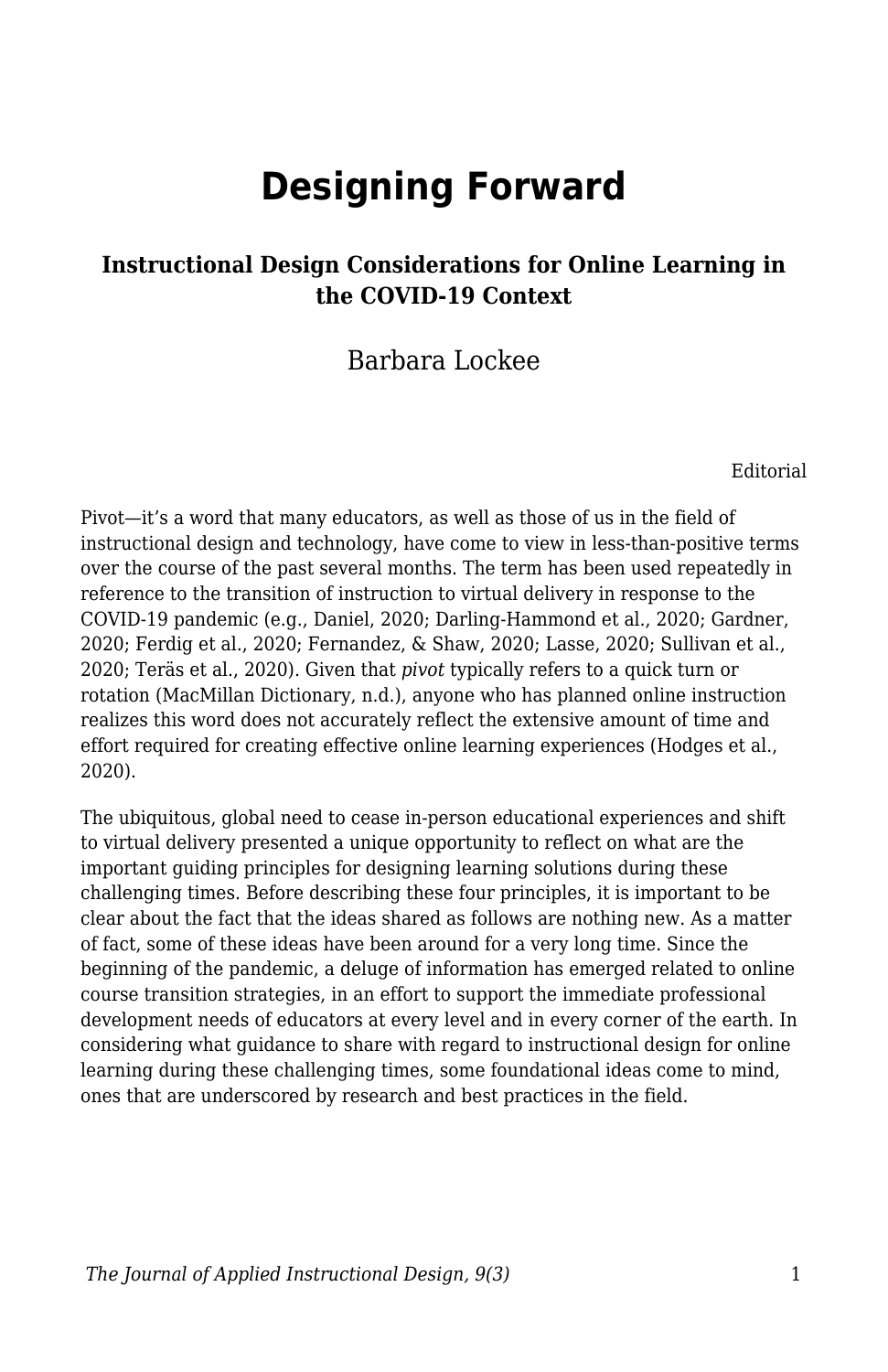## **Simplicity**

The instructional design process provides a reliable foundation on which to build effective online learning experiences. At its core, the systematic nature of ID can guide our thinking about what learners need to learn, and how to successfully elicit these targeted outcomes within the affordances and constraints of the given learning environment. At a time of great uncertainty and constantly changing conditions, relying on straightforward, proven design approaches such as the ADDIE framework to guide the creation of learning solutions seems like an effective option (Hodges et al., in press). This is not to suggest that such a process is simple, but rather to propose relying on what is a known and trustworthy framework.

The creative aspect of instructional design may seem the most daunting at a time of so much change. Again, earlier work related to distance and online learning offers an abundance of ideas for how to plan engaging and effective learning experiences through a variety of delivery modes. For example, one of the most challenging aspects of ID during these ever-changing times is likely the selection of instructional strategies, given varying delivery modes. The IDT knowledge base provides excellent guidance for creative teaching method choices, aligned with the features of various learning environments. While technologies have evolved to bring interactive video conferencing to individual students, the affordances of desktop conferencing tools such as Zoom have much in common in terms of design possibilities. For example, Cyrs and Conway (1997) offer over 100 activities that can be employed to actively engage learners in synchronous learning sessions. While these activities were designed for use in classroom-based conferencing in an earlier generation of distance education, they still present viable and motivating ways to facilitate learning. Shank (2011) presents a wide array of creative and practical instructional strategies for online learning in both synchronous and asynchronous contexts. For assessment ideas, Palloff and Pratt's (2008) exploration of ways to measure learning in online settings remains a standard guide for planning assessments for any type of outcome. These are but a few of the trusted resources that can provide helpful insights and ideas to incorporate into online course design efforts.

### **Flexibility**

Has there ever been a greater need for flexible learning options? The notion of flexible approaches to teaching and learning is not new (Hill, 2006). Formal models of flexible delivery have been with us since the beginning of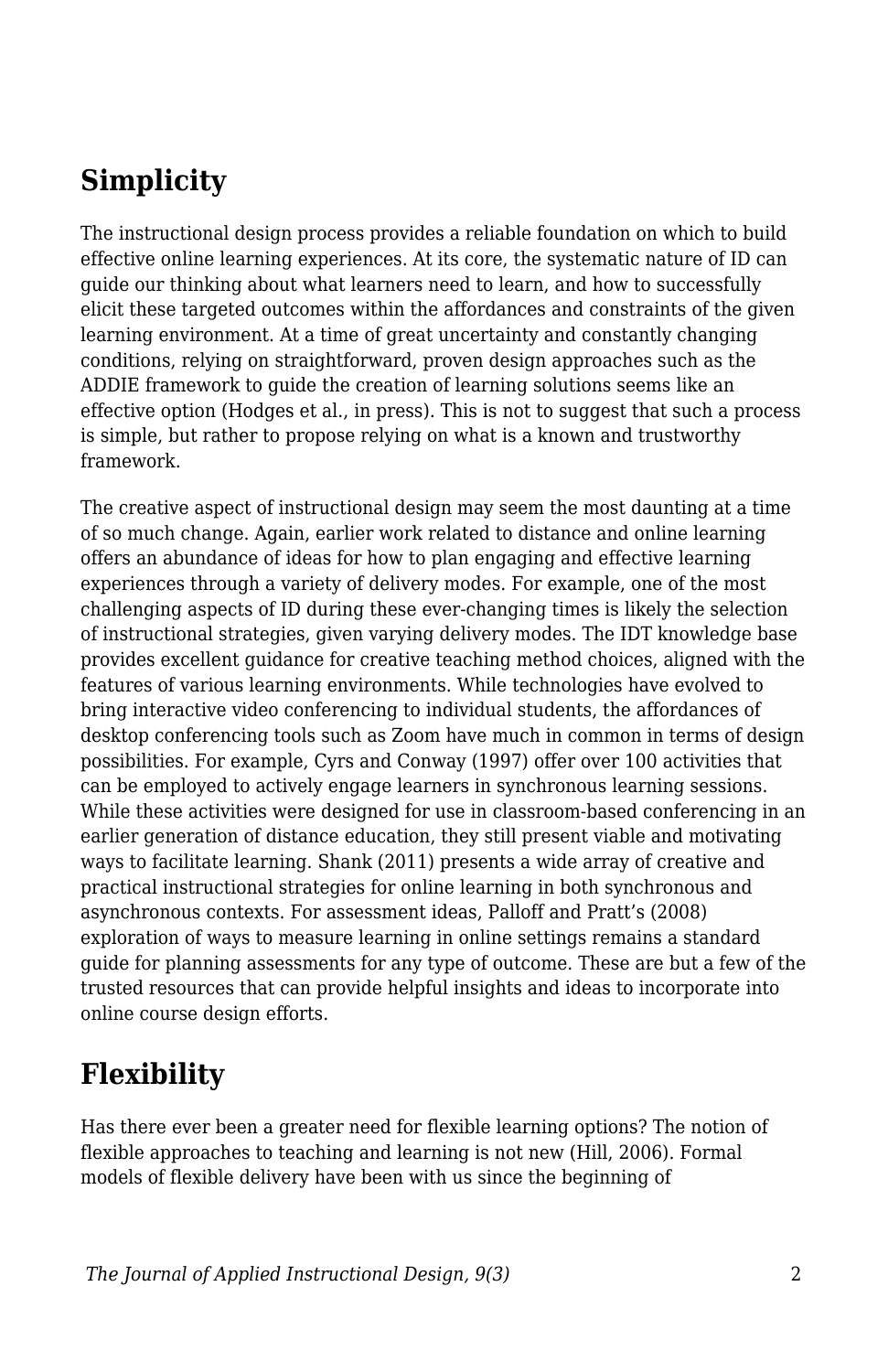correspondence study, representing the first instance of distance education, or home study (Holden & Westfall, 2010), providing learning opportunities for those who could not access traditional, location-based education. The idea of mixing modes of instructional delivery also has a long-standing history in our field. Keller's Personalized System of Instruction (Keller, 1968) was one of the earliest forms of blended learning, including a mixture of independent learning with guided in-person instruction. This multi-modal design strategy was founded on consideration for which learning events could effectively be undertaken independently and which would benefit from social interaction, excellent guidance for those who need to plan for online and classroom-based experiences.

More recent forms of mixed-mode instruction have also originated from systematic design practices and been informed by research over the years. Best practices in hybrid and blended learning (Holden & Westfall, 2010; Stein & Graham, 2020), flipped learning (Altemueller & Lindquist, 2017) and hybrid-flexible, or the HyFlex model (Beatty, 2019) provide relevant and timely insights for the creation of learning experiences that are distributed across time and place. Going back to the notion of a standard ID approach, the analysis phase of design can be used to consider the many ways in which flexible learning approaches can help meet the needs of learners based on their current context (Hill, 2006; Willems, 2011).

# **Accessibility**

The imperative to make learning solutions accessible to all is a long-standing requirement in the design and development of educational programs in general, with specific considerations needed in the realm of online learning. Perhaps a distinction between access and accessibility is important here—access related to the ability to obtain necessary resources or entry into the learning program and accessibility regarding the design of the instructional resources or activities so that all learners may benefit from them. Earlier this summer, Johnson et al. (2020) investigated U.S. faculty and administrator experiences and approaches in response to the pandemic and found that both access and accessibility posed challenges in the transition to emergency remote teaching. Returning to the notion of systematic design, consideration of the learning contexts, as well as the teaching context, can help guide decision-making related to the planning of materials and instructional strategies that are accessible in both aspects. Recent guidance on universal design for learning in online learning contexts can serve to address these related needs (Barrett et al., 2020; CAST, 2018).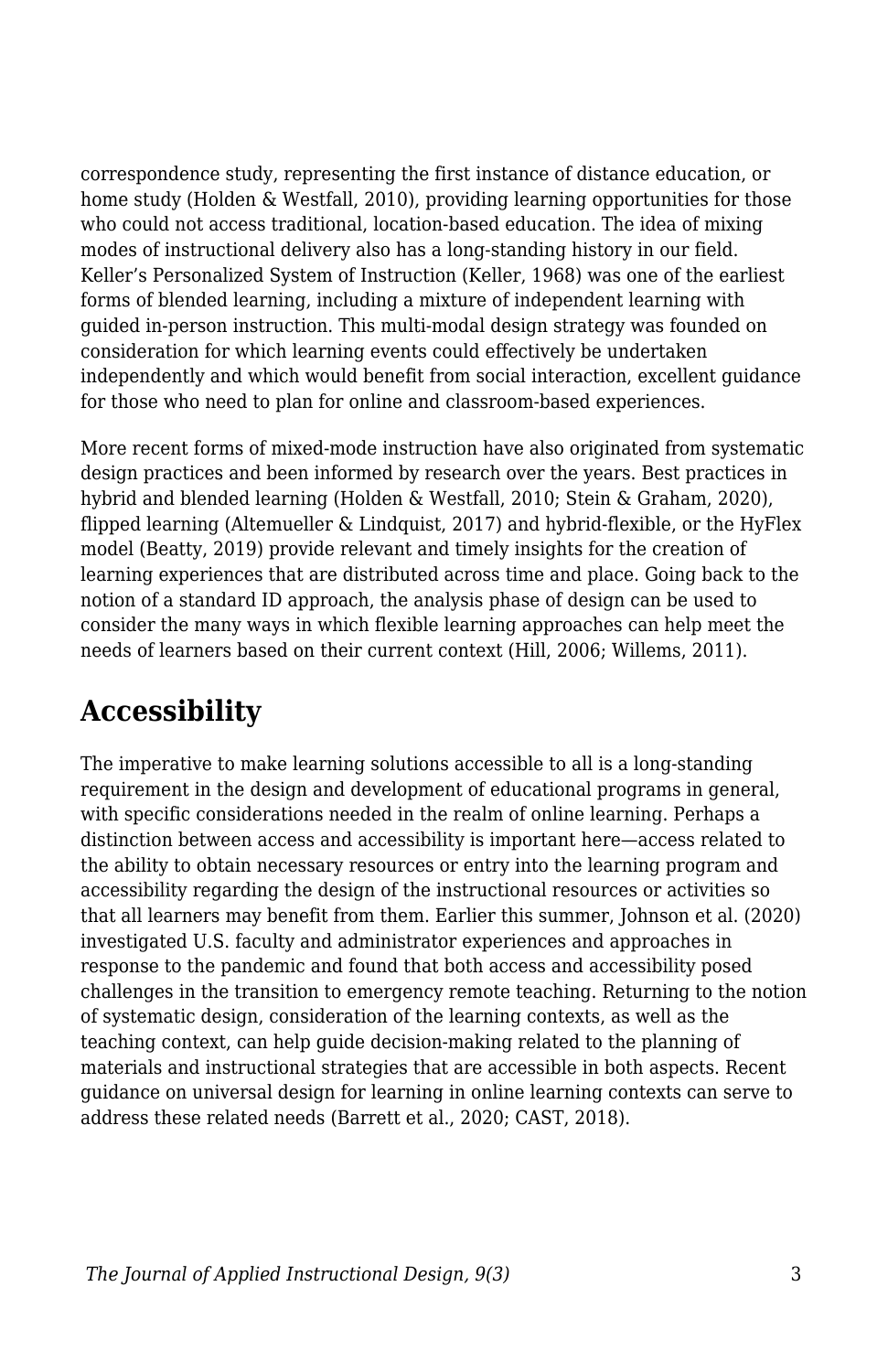### **Empathy**

During this incredibly difficult time for those in education and learning professions, the need for empathy is essential, for our learners as well for ourselves. For those with little or no experience in the realm of online teaching and learning, the rapid shift to a completely different approach has left many with a multitude of negative emotions—anxiety, frustration, helplessness, and anger, to name a few. And then there are those who support these educators, perhaps feeling the same emotions as well. How can we be intentional about our efforts to support learners, our teaching colleagues, and ourselves?

While empathy is not typically featured in a specific sense in the systematic design of instruction, consideration for the learners and the learning context can form the basis for empathetic design. Lessons learned from the research conducted by Matthews et al. (2017) describe concrete ideas, as well as identify realistic tensions, involved in the deliberate inclusion of empathy in the design of distance and online learning. Possible strategies to support the well-being of learners during these challenging times include setting flexible expectations, creating a sense of belonging, incorporating routines, prioritizing design decisions with an eye toward streamlining requirements, and humanizing the learning experience (Hodges et al., in press).

In addition to attending to the care of our students through strategic planning and thoughtful design decisions, it is also important to care for ourselves. Instructional design efforts in the COVID-19 era are undoubtedly fraught with challenges—logistical, pedagogical, emotional, and more. When considering how to go about the planning, design, development, and implementation of educational experiences, we must think also of what is feasible for us as practitioners and learning professionals. Factors that should come into play involve identifying what is realistic for us in the design process in terms of time, access to necessary resources, and comfort level with potential technological systems or tools, or pedagogical approaches. Whatever can be done to ease the burden of creating learning solutions during this problematic time should be given serious consideration.

# **Final Thoughts**

Though the aforementioned design "beacons" are likely not new ideas for most in the instructional design profession, it is hoped that they can be a helpful reminder of key factors to contemplate in future ID efforts during the COVID-19 era. May it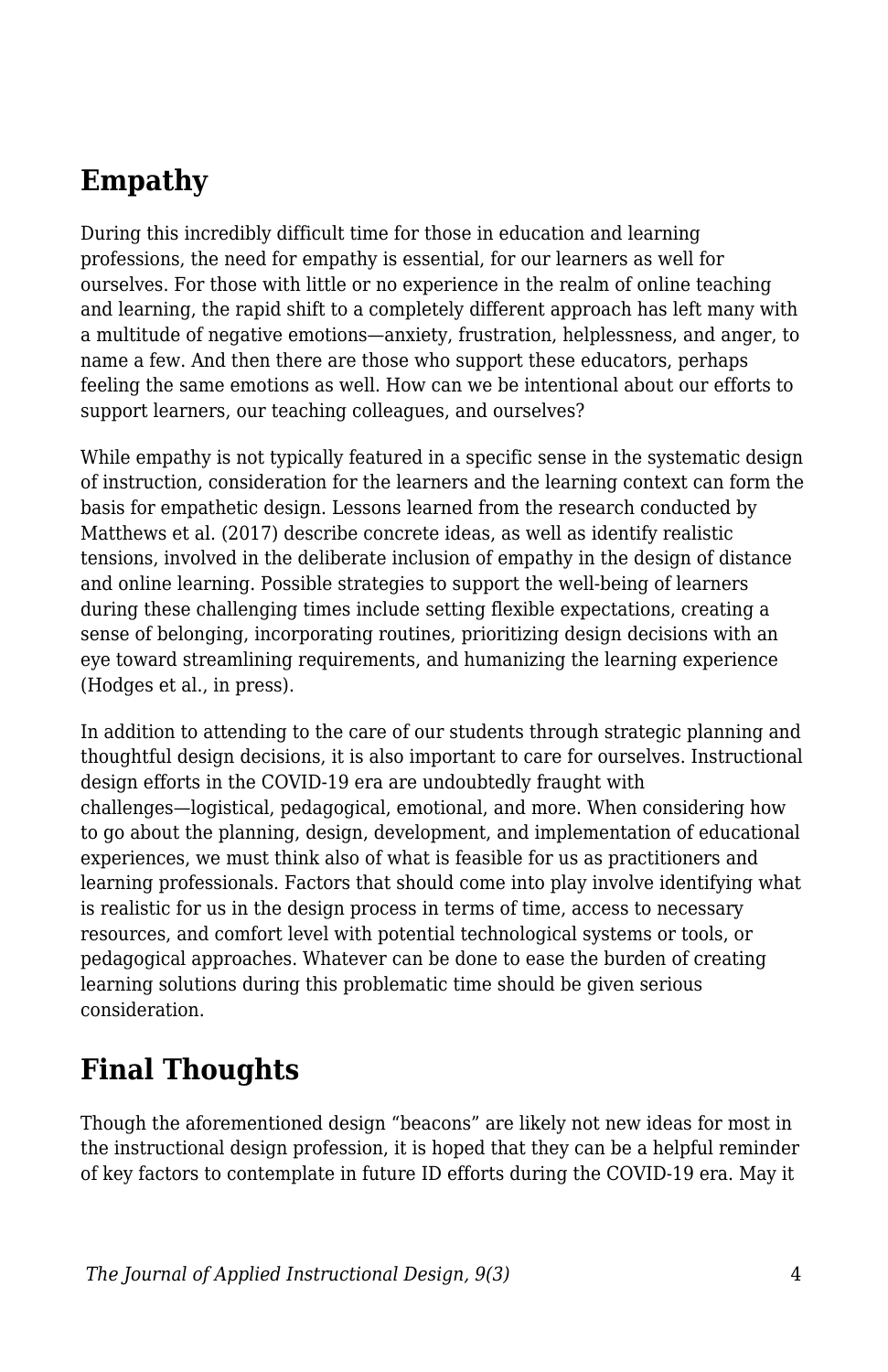also serve to applaud the efforts of those on the front lines of education everywhere, striving to effectively meet the needs of learners while meeting the demands of changing professional practice. This difficult work will inform the creation of learning experiences in ways that we cannot possibly imagine.

### **References**

- Altemueller, L., & Lindquist, C. (2017). Flipped classroom instruction for inclusive learning. *British Journal of Special Education, 44*(3), 341–358. [https://edtechbooks.org/-FQcZ](https://doi.org/10.1111/1467-8578.12177)
- Barrett, M., Zajchowski, C., & Zinn, F. (2020). Teaching with digital tools & apps. In T. Trust (Ed.), *Teaching with Digital Tools and Apps.* EdTech Books. Retrieved from [https://edtechbooks.org/-pTQb](https://edtechbooks.org/digitaltoolsapps/teachingwithdigital)
- Beatty, B. (2019). Values and principles of hybrid-flexible course design. In B. Beatty (Ed.), *Hybrid-flexible course design: Implementing student-directed hybrid classes*. EdTech Books. [https://edtechbooks.org/hyflex/hyflex\\_values](https://edtechbooks.org/hyflex/hyflex_values)
- Branch, R. M. (2009). *Instructional design: The ADDIE approach*. (Vol. 722). Springer Science & Business Media.
- CAST. (2018). *Universal Design for Learning Guidelines, Version 2.2.* Retrieved from http://udlguidelines.cast.org
- Cyrs, T. E., & Conway, E. D. (1997). Engaging students at field sites: Activities and exercises (pp. 143-177). In *Teaching at a distance with the merging technologies: An instructional systems approach.* Center for Educational Development.
- Daniel, S. J. (2020). Education and the COVID-19 pandemic. *Prospects*, 1-6. https://doi.org/10.1007/s11125-020-09464-3
- Darling-Hammond, L., Schachner, A., & Edgerton, A. K. with Badrinarayan, A., Cardichon, J., Cookson, P. W., Jr., Griffith, M., Klevan, S., Maier, A., Martinez, M., Melnick, H., Truong, N., Wojcikiewicz, S. (2020). *Restarting and reinventing school: Learning in the time of COVID and beyond.* Learning Policy Institute. [https://edtechbooks.org/-BIT](https://learningpolicyinstitute.org/sites/default/files/product-files/Restart_Reinvent_Schools_COVID_REPORT.pdf)
- Ferdig, R. E., Baumgartner, E., Hartshorne, R., Kaplan-Rakowski, R., & Mouza, C. (2020). Teaching, technology, and teacher education during the covid-19 pandemic: Stories from the field. *Association for the Advancement of*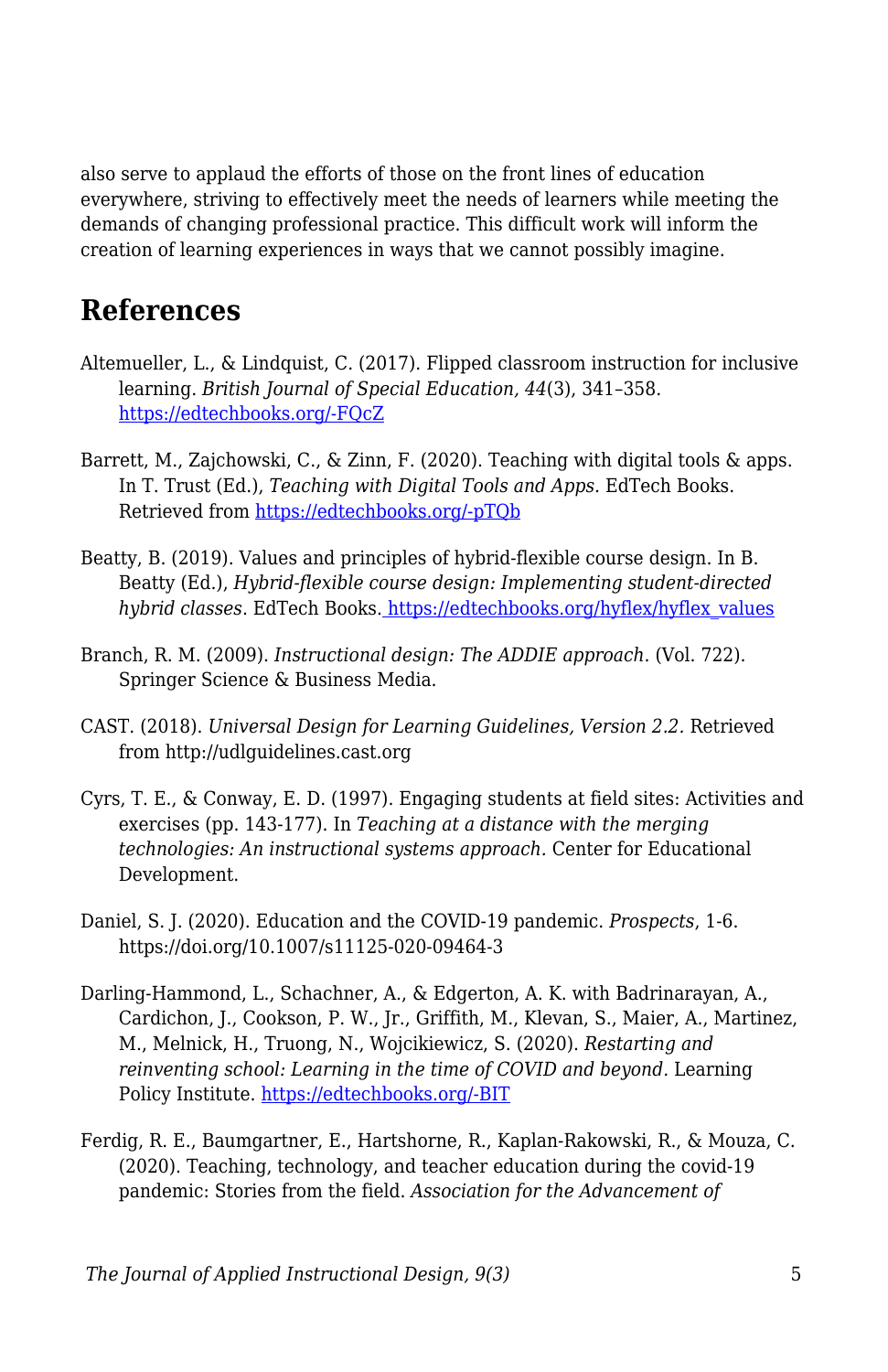*Computing in Education (AACE)*. [https://edtechbooks.org/-Gwo](https://www.researchgate.net/profile/Maria_Avgerinou/publication/342232081_The_5-Phase_Process_as_a_Balancing_Act_during_Times_of_Disruption_Transitioning_to_Virtual_Teaching_at_an_International_JK-5_School/links/5ee9cbc2299bf1faac5c8b6c/The-5-Phase-Process-as-a-Balancing-Act-during-Times-of-Disruption-Transitioning-to-Virtual-Teaching-at-an-International-JK-5-School.pdf)

- Fernandez, A. A., & Shaw, G. P. (2020). Academic leadership in a time of crisis: The coronavirus and COVID‐19. *Journal of Leadership Studies*, *14*(1), 39-45.
- Gardner, L. (2020, March 29). Covid-19 has forced higher ed to pivot to online learning. Here are 7 takeaways so far. *Chronicle of Higher Education*, 66(26). [https://edtechbooks.org/-kqir](http://bonner.pbworks.com/w/file/fetch/139643901/Covid-19%20Has%20Forced%20Higher%20Ed%20to%20Pivot%20to%20Online%20Learning.%20Here%20Are%207%20Takeaways%20So%20Far.%20-%20The%20Ch.pdf)
- Hill, J. R. (2006). Flexible learning environments: Leveraging the affordances of flexible delivery and flexible learning. *Innovative Higher Education, 31*(3), 187-197. [https://edtechbooks.org/-Wpex](https://doi.org/10.1007/s10755-006-9016-6)
- Hodges, C., Moore, S., Lockee, B., & Bond, M. A. (in press). An instructional design process foremergency remote teaching. In A. Tlili, D. Burgos, & A. Tabacco (Eds.), Education in a crisis context: COVID-19 as an opportunity for global learning. Springer.
- Hodges, C., Moore, S., Lockee, B., Trust, T., & Bond, M. A. (2020). The difference between emergency remote teaching and online learning. *Educause Review*. Retrieved from [https://er.educause.edu/articles/2020/3/the-difference-between-emergency-re](https://er.educause.edu/articles/2020/3/the-difference-between-emergency-remote-teaching-and-online-learning) [mote-teaching-and-online-learning](https://er.educause.edu/articles/2020/3/the-difference-between-emergency-remote-teaching-and-online-learning)
- Holden, J. T., & Westfall, P. J. L. (2010). *An instructional media selection guide for distance learning–Implications for blended learning.* United States Distance Learning Association (USDLA).
- Johnson, N., Veletsianos, G., & Seaman, J. (2020). U.S. faculty and administrators' experiences and approaches in the early weeks of the COVID-19 pandemic. *Online Learning, 24*(2), 6-21. [https://edtechbooks.org/-qjU](https://doi.org/10.24059/olj.v24i2.2285)
- Keller, F. S. (1968). Goodbye teacher… *Journal of Applied Behavior Analysis, 1*, 79-89.
- Matthews, M.T., Williams, G. S., Yanchar, S. C, & McDonald, J. K. (2017). Empathy in distance learning design practice. *TechTrends, 61*, 486–493. [https://edtechbooks.org/-doi](https://doi.org/10.1007/s11528-017-0212-2)
- Stein, J., & Graham, C. (2020). Blended teaching and learning. In *Essentials for Blended Learning (2nd ed.)*. Routledge, <https://doi-org.ezproxy.lib.vt.edu/10.4324/9781351043991>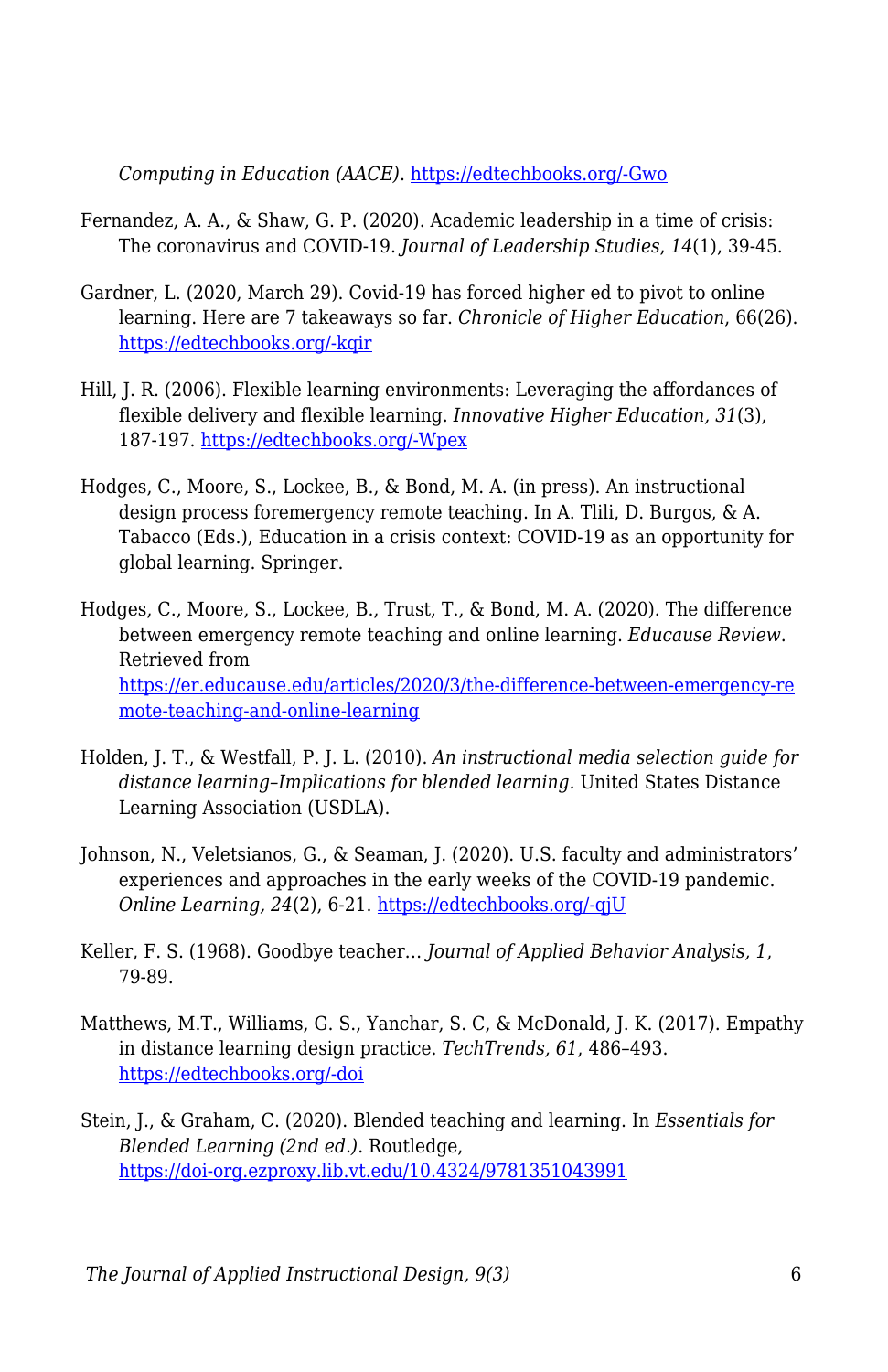Lasse, C. (2020). Pivot and adapt. *Talent Development, 74*(9), 24-29.

- Palloff, R. M., & Pratt, K. (2008). *Assessing the online learner: Resources and strategies for faculty* (Vol. 7). John Wiley & Sons.
- Shank, P. (2011). *The online learning idea book* (Vol. 2). O'Reilly Safari Learning Platform: Academic edition.
- Sullivan, F., Hillaire, G., Larke, L. & Reich, J. (2020). Using Teacher Moments During the COVID-19 Pivot. Journal of Technology and Teacher Education, 28(2), 303-313. Waynesville, NC USA: Society for Information Technology & Teacher Education. Retrieved September 30, 2020 from [https://edtechbooks.org/-JKo](https://www.learntechlib.org/primary/p/216171/)
- Teräs, M., Teräs, H., Arinto, P., Brunton, J., Daryono, D., & Subramaniam, T. (2020). COVID-19 and the push to online learning: Reflections from 5 countries. *Digital Culture & Education*. [https://edtechbooks.org/-VavT](https://www.digitalcultureandeducation.com/reflections-on-covid19/reflections-from-5-countries)
- Willems, J. (2011). Students' perceptions: Flexing pedagogy and practice. In E. J. Burge, C. C. Gibson, & T. Gibson (Eds.). *Flexible pedagogy, flexible practice: Notes from the trenches of distance education* (pp. 29-39). Athabasca University Press.